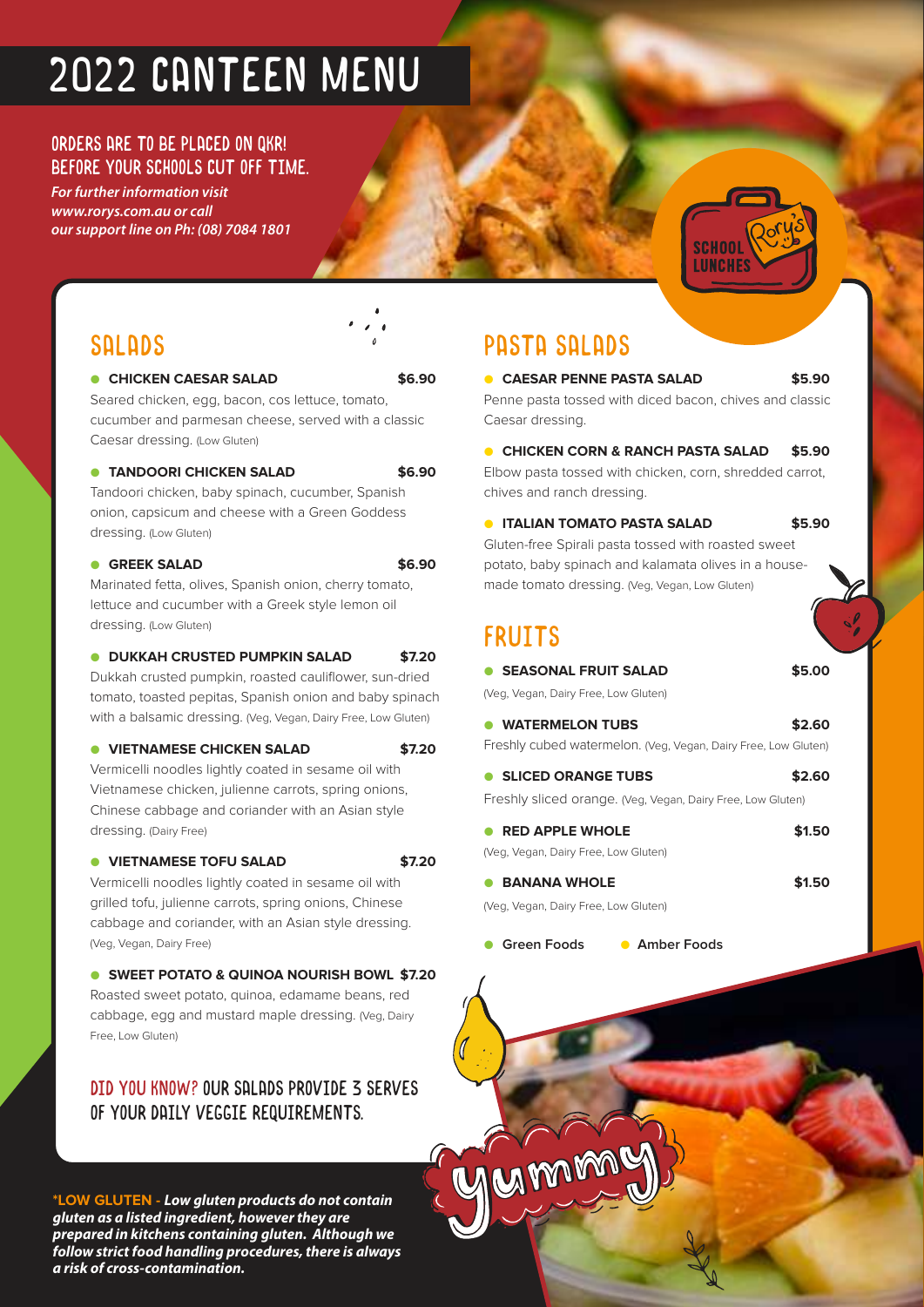

### ROLLS, WRAPS & SANDWICHES

| <b>CHICKEN LETTUCE &amp; MAYO SANDWICH</b> | \$4.50 |
|--------------------------------------------|--------|
|                                            |        |

- **HAM & CHEESE SANDWICH \$4.50**
- **EGG LETTUCE & MAYO SANDWICH** (Veg) **\$4.50**

### **Sandwich \$5.80 Roll / Wrap \$6.20 Low Gluten Roll \$6.90**

### ● **CHICKEN SCHNITZEL**

Chicken schnitzel, lettuce, cheese and mayo.

#### **CRUMBED CHICKEN CAESAR**

Crumbed chicken, lettuce, bacon, parmesan cheese, tomato and Caesar dressing.

#### ● **TANDOORI CHICKEN**

Tandoori chicken, lettuce, cheese, cucumber, roasted capsicum, Spanish onion and roasted capsicum mayo. (Low Gluten option available)

#### ● **PLOUGHMANS**

Beef, cheddar cheese, sun-dried tomato, pickled cucumbers and baby spinach with onion relish and mayo. (Low Gluten option available)

#### ● **MEDITERRANEAN**

Salami, lettuce, cheddar cheese, roasted capsicum, dukkah roasted pumpkin and creamy herb dressing. (Low Gluten option available)

#### ● **TURKEY & CRANBERRY**

Turkey, Swiss cheese, lettuce, cucumber, roasted capsicum with cranberry and mayo. (Low Gluten option available)

#### ● **SWISS HAM**

Ham, Swiss cheese, cucumber, tomato, lettuce with onion relish and mayo. (Low Gluten option available)

### ● **TUNA & PARSLEY**

Tuna mixed with Spanish onion and parsley, lettuce, cucumber and Japanese mayo. (Low Gluten option available)

#### ● **SMASHED FALAFEL & AVO**

Smashed falafels and avocado with baby spinach, tomato, cucumber and Spanish onion with vegan Smokey Chipotle dressing. (Veg, Vegan, Dairy Free)

### TOASTED SANDWICHES

| $\bullet$ CHEESE (Veq)                                  | \$3.90 |
|---------------------------------------------------------|--------|
| <b>CHEESE &amp; VEGEMITE (Veg)</b>                      | \$3.90 |
| <b>• HAM &amp; CHEESE</b>                               | \$4.60 |
| • LOW GLUTEN WITH CHEESE                                | \$4.60 |
| Served on gluten-free wholemeal bread. (Veg Low Gluten) |        |
| <b>LOW GLUTEN WITH HAM &amp; CHEESE</b><br>$\bullet$    | \$4.90 |

Served on gluten-free wholemeal bread. (Low Gluten)

### TOASTED SUBS

|           | <b>GARLIC SUB (Veg)</b> | \$3.00 |
|-----------|-------------------------|--------|
| $\bullet$ | <b>HAM &amp; CHEESE</b> | \$4.60 |

### FOCACCIA MELTS

### ● **TUNA \$6.50**

Tuna mix with cream cheese, baby spinach and mozzarella cheese.

### ● **CHICKEN & AVOCADO \$6.50**

Chicken with avocado, baby spinach and mozzarella cheese with ranch dressing.

#### ● **CRUMBED CHICKEN \$6.50**

Crumbed chicken, American cheese, baby spinach and house dressing.

### ● **ROASTED PUMPKIN \$6.50**

Roasted dukkah pumpkin, mozzarella, sun-dried tomato, baby spinach and onion relish. (Veg)

#### ● **SALAMI \$6.50**

Salami, mozzarella cheese, baby spinach and tomato relish.

● **Green Foods** ● **Amber Foods**



**\*LOW GLUTEN - Low gluten products do not contain gluten as a listed ingredient, however they are prepared in kitchens containing gluten. Although we follow strict food handling procedures, there is always a risk of cross-contamination.**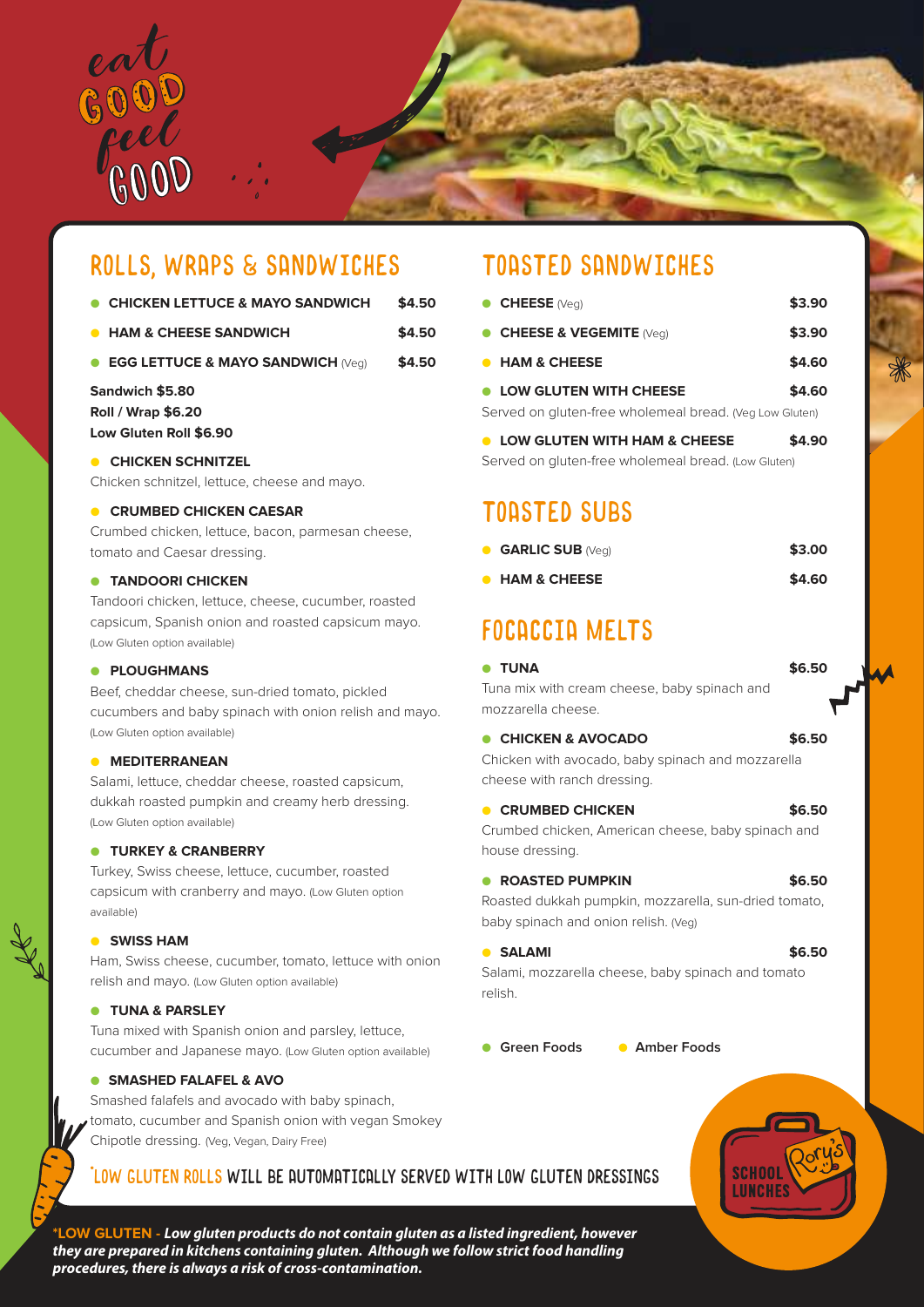### SPECIALTIES

#### ● **CHICKEN COLD ROLLS \$6.50**

Two large rice paper wraps filled with vermicelli noodles, julienne vegetables, fresh herbs and marinated chicken breast served with an Asian style dipping sauce. (Dairy Free, Low Gluten)

#### ● **TOFU COLD ROLLS \$6.50**

Two large rice paper wraps filled with vermicelli noodles, julienne vegetables, fresh herbs and marinated tofu served with an Asian style dipping sauce. (Veg, Vegan, Dairy Free, Low Gluten)

● **BANH MI – VIETNAMESE CHICKEN ROLL \$6.50**  Vietnamese roll filled with marinated chicken, cucumber, carrot, coriander, lettuce and mild siracha aioli.

● **BANH MI – VIETNAMESE TOFU ROLL \$6.50** Vietnamese roll filled with marinated tofu, cucumber, carrot, coriander, lettuce and mild siracha aioli. (Veg)

### SUSHI

\*Sushi available Tuesdays & Thursdays only. Sushi can be ordered via the Sushi Menu on QKR. Orders cut off the day prior at 10:30am, however can be placed upto 2 weeks in advance.

| • SUSHI - CRUMBED CHICKEN                 | \$6.50 |
|-------------------------------------------|--------|
| Crumbed chicken, cucumber, Japanese mayo. |        |

● **SUSHI - TUNA \$6.50** Tuna mixed with parsley and red onion, cucumber and Japanese mayo. (Low Gluten\*)

● **SUSHI - ROASTED PUMPKIN \$6.50** Pumpkin, cucumber and Japanese mayo. (Veg, Low Gluten\*)

\*Soy Sauce contains gluten.

## PIZZA

| <b>• MARGHERITA PIZZA</b>                                                        | \$5.20 |
|----------------------------------------------------------------------------------|--------|
| Mozzarella cheese and pizza sauce. (Veg)                                         |        |
| <b>NEW YORK PIZZA</b><br>$\bullet$<br>Salami, mozzarella cheese and pizza sauce. | \$5.60 |
| <b>AUSTRALIAN PIZZA</b>                                                          | \$5.60 |
| Diced bacon, mozzarella cheese and pizza sauce.                                  |        |

### HOME COOKED MEALS

● **BUTTER CHICKEN \$5.90**

Chicken marinated in yoghurt and spices, combined in a creamy tomato and herb sauce and served with basmati rice. (Low Gluten)

### ● **CHICKPEA & VEGETABLE CURRY \$5.90**

Chickpea, pumpkin, lentils and cauliflower in a mild Indian coconut curry sauce. (Veg, Vegan, Dairy Free, Low Gluten)

#### ● **BEEF LASAGNE \$5.90**

Bolognaise and Bechamel sauce baked between fresh pasta sheets.

### ● **VEGETARIAN LASAGNE \$5.90**

Napolitana sauce with spinach and ricotta, baked between gluten-free pasta sheets. (Veg, Low Gluten)

### ● **RAVIOLI MILANESE \$5.90**

Beef filled ravioli topped with Milanese sauce and mozzarella cheese.

● **CHEESE & TOMATO PASTA \$5.90**

Gluten-Free Pasta tossed with Napolitana sauce and parmesan cheese. (Veg, Low Gluten)

### ● **THAI CHICKEN NOODLES \$5.90**

Hokkien noodles in our sweet chilli and soy sauce with chicken, carrot, capsicum, baby corn, spring onions and fresh coriander. (Dairy Free)

### ● **MEXICAN SALSA CHICKEN \$5.90**

Mild Mexican style chicken with a tomato, corn and bean salsa served with rice. (Low Gluten)

#### ● **NACHOS \$5.90**

Toasted corn chips served with melted cheese and mild salsa. (Veg, Low Gluten)

● **Green Foods** ● **Amber Foods**

**\*LOW GLUTEN - Low gluten products do not contain gluten as a listed ingredient, however they are prepared in kitchens containing gluten. Although we follow strict food handling procedures, there is always a risk of cross-contamination.**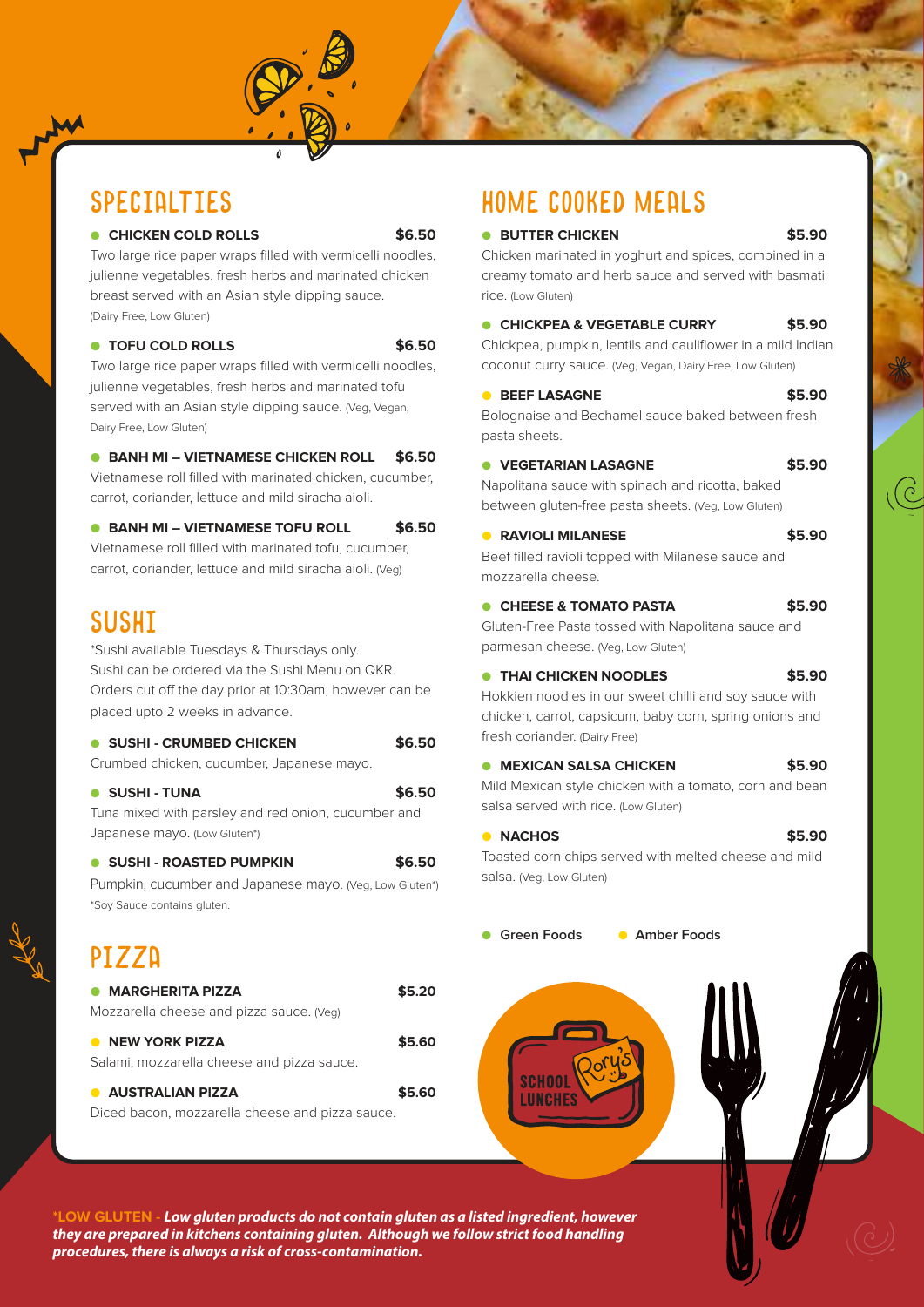

### BALFOURS PASTRIES

| <b>• BETTER BITE BEEF PIE</b> 180gm     | \$4.70 |
|-----------------------------------------|--------|
| <b>• BETTER BITE PASTY</b> 140qm        | \$4.70 |
| <b>• BETTER BITE SAUSAGE ROLL 120gm</b> | \$4.70 |

### BURGERS

 $M_{\textrm{th}}$ 

| <b>BEEF &amp; CHEESEBURGER</b><br>Premium beef patty, burger cheese with tomato sauce on<br>a 4" burger roll.              | \$5.20 |
|----------------------------------------------------------------------------------------------------------------------------|--------|
| <b>CRUMBED CHICKEN BURGER</b><br>Crumbed chicken breast patty and mayo on a 4" burger<br>roll.                             | \$5.20 |
| <b>BBO CHICKEN CHEESEBURGER</b><br>Crumbed chicken breast patty, burger cheese, BBQ<br>sauce and mayo on a 4" burger roll. | \$5.20 |
| <b>VEGGIE BURGER</b><br>Oven-baked veggie patty with burger cheese and mayo<br>on a 4" burger roll. (Veg)                  | \$5.60 |

● **LOW GLUTEN CHEESEBURGER \$6.90** Premium Gluten Free beef patty, burger cheese and tomato sauce on a gluten free roll. (Low Gluten)

### OVEN BAKED



| • HOT DOG                    | \$5.00 |
|------------------------------|--------|
| <b>• HOT DOG WITH CHEESE</b> | \$5.50 |
| • PUPPY DOG                  | \$3.40 |

All hot dogs can be served with or without tomato sauce & with or without butter.

● Green Foods ● Amber Foods





### ORDERS ARE TO BE PLACED ON QKR! BEFORE YOUR SCHOOLS CUTOFF TIME.

*For further information visit www.rorys.com.au or call our support line on Ph: (08) 7084 1801*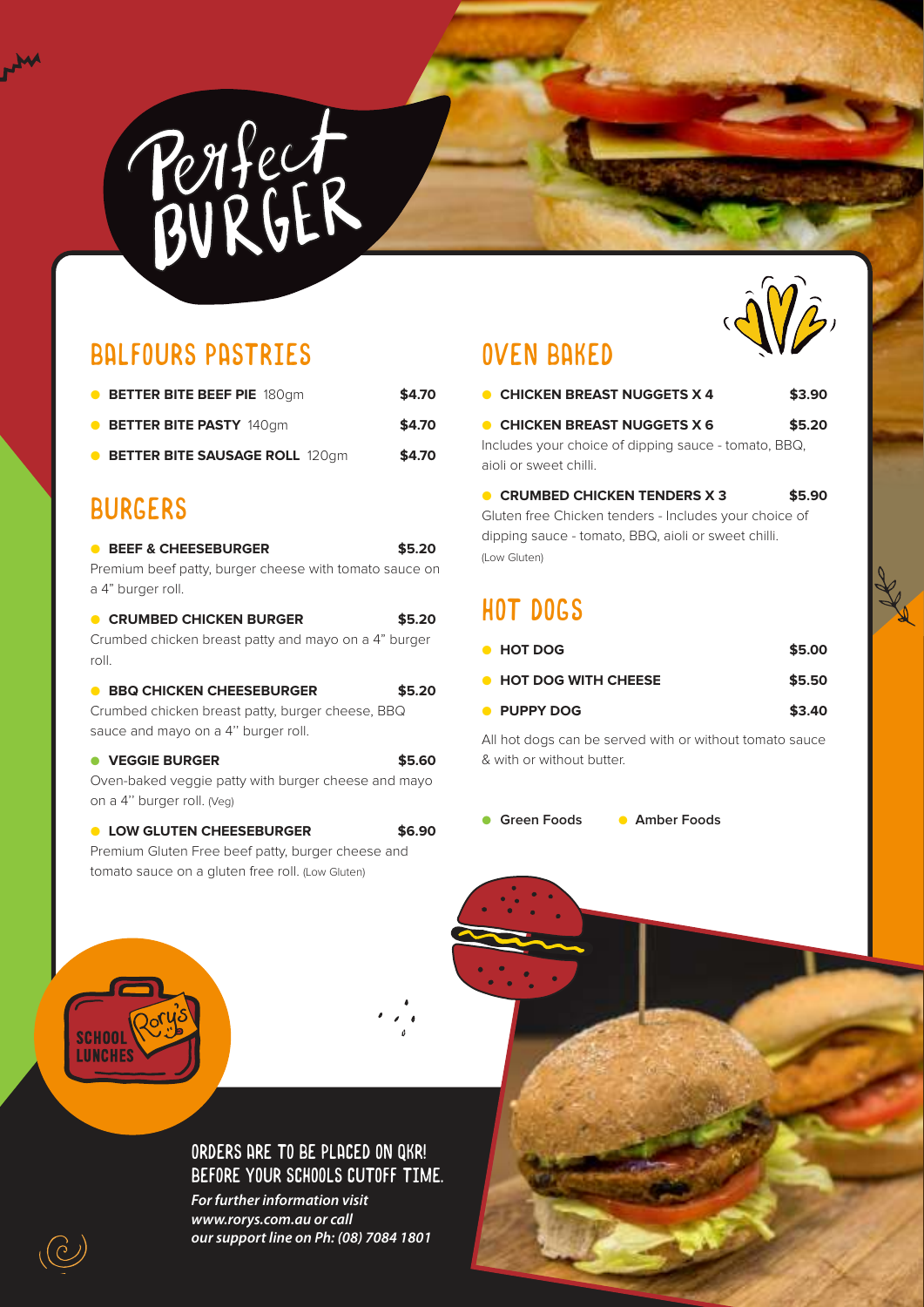### SNACKS & DESSERTS

 $\overline{\mathsf{Q}}\mathsf{o}$ 

SCHOOL

M

| <b>RED ROCK DELI CHIPS</b><br>Honey Soy, Sea Salt 28gm. (Veg, Gluten Free)                | \$2.30 |
|-------------------------------------------------------------------------------------------|--------|
| <b>• FANTASTIC DELITES</b><br>Sweet Chilli, Sour Cream 20g. (Veg, Gluten Free)            | \$1.50 |
| <b>MAINLAND CHEESE AND CRACKERS</b><br>Tasty Cheese 30gm. (Veg)                           | \$3.00 |
| <b>SPC PROVITAL PEACHES</b><br>Diced in Juice 120gm. (Veg, Vegan, Dairy Free, Low Gluten) | \$2.60 |
| • JELLY CUPS<br>200ml Strawberry. (Veg, Dairy Free, Low Gluten)                           | \$1.50 |
| <b>CUSTARD CUPS</b><br>200ml Chocolate. (Veg, Low Gluten)                                 | \$2.60 |
| YOGHURT POUCH<br>Petit Miam 70gm Strawberry. (Veg, Low Gluten)                            | \$1.80 |

### ICE BLOCKS

| <b>FROZEN FRUIT CUP</b><br>Apple & Blackcurrant. (Veg, Vegan, Dairy Free, Low Gluten)                   | \$2.00 |
|---------------------------------------------------------------------------------------------------------|--------|
| <b>QUELCH</b><br>99% Fruit Juice Icy Tubes - Assorted Flavours.<br>(Veg, Vegan, Dairy Free, Low Gluten) | \$1.50 |
| <b>CY POLE</b><br>Lemonade. (Veg. Vegan, Dairy Free, Low Gluten)                                        | \$1.80 |
| <b>BILLABONG</b><br>$\bullet$<br>Chocolate, Rainbow. (Veg)                                              | \$2.50 |
| <b>LIFESAVER</b><br>$\bullet$<br>(Veg, Vegan, Dairy Free, Low Gluten)                                   | \$3.20 |
| <b>MILO SCOOP</b><br>$\bullet$                                                                          |        |

(Veg)



**\*LOW GLUTEN - Low gluten products do not contain gluten as a listed ingredient, however they are prepared in kitchens containing gluten. Although we follow strict food handling procedures, there is always a risk of cross-contamination.** 

### DRINKS

|           | <b>JUICE POPPER</b><br>250ml Apple, Apple-Blackcurrant, Orange                               | \$2.90           |
|-----------|----------------------------------------------------------------------------------------------|------------------|
|           | <b>NIPPY'S FRUITALICIOUS</b><br>350ml Apple Guava, Apple Blackcurrant, Orange,<br>Multifruit | \$3.90           |
|           | <b>NATURAL SPRING WATER</b><br>600ml<br>750ml                                                | \$2.80<br>\$3.60 |
|           | • NIPPY'S MILK<br>250ml Chocolate, Strawberry, Honeycomb                                     | \$3.40           |
|           | <b>UP AND GO</b><br>250ml Chocolate, Strawberry, Banana                                      | \$3.40           |
| $\bullet$ | <b>FOCUS SPORTS WATER</b><br>350ml Blackcurrant, Raspberry, Lemonade                         | \$3.60           |

 $\mathfrak o$ 





 $\frac{1}{2}$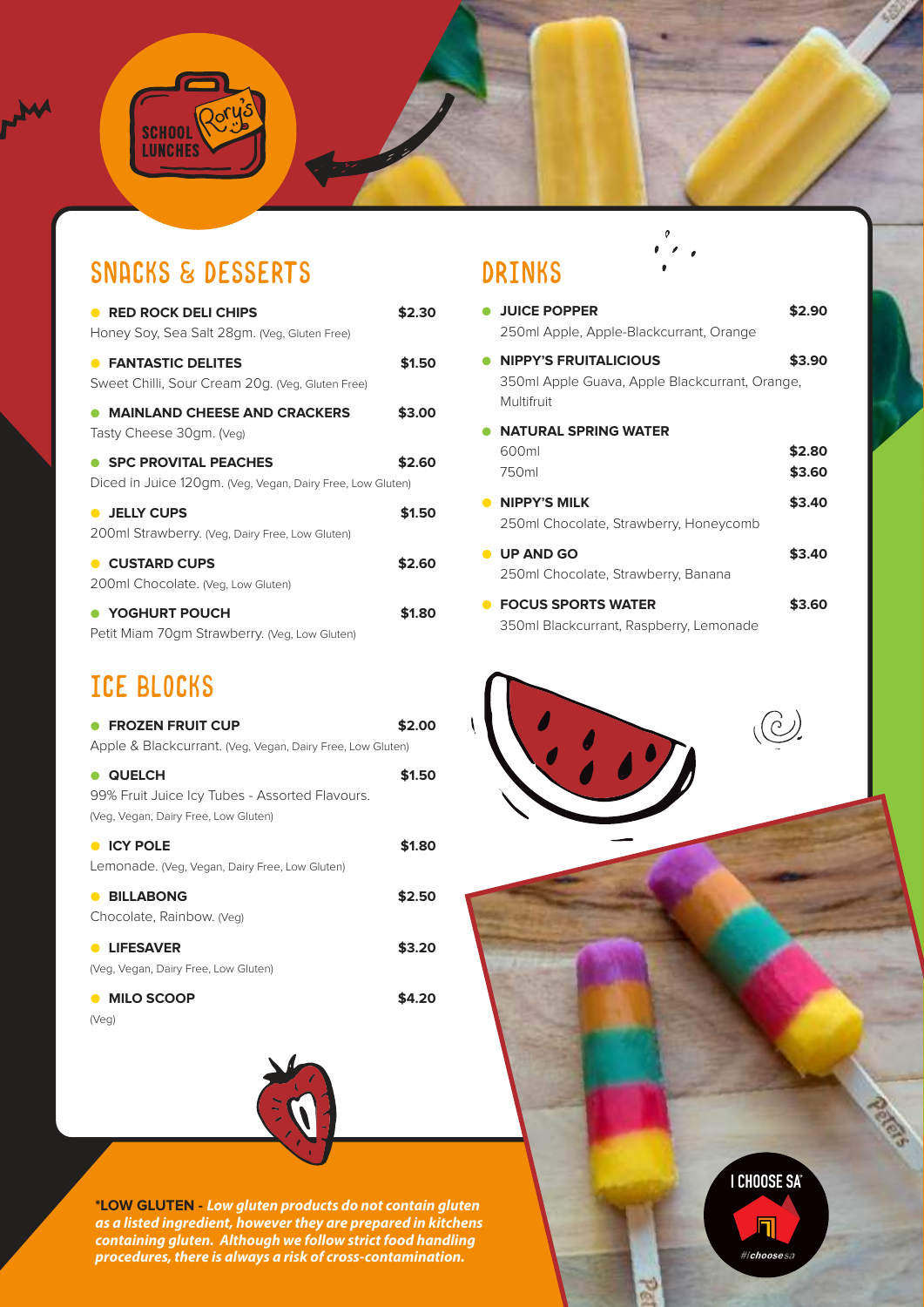



### For quicker, hassle-free school payments, try Qkr! today

Introducing Qkr! (pronounced 'quicker') by Mastercard, the secure and easy way to order and pay for school items from your phone at a time and place that suits you.

With Qkr you can:

- <sup>B</sup> Order and pay for your child's lunches, reducing the need to bring cash to school:
- Pay for a variety of school items;
- See your receipts on the app and get them sent by email if required.

| н                    |                                       |           |
|----------------------|---------------------------------------|-----------|
|                      | 1844 MI Gold Corp.                    |           |
| ÷                    | <b>B</b> , look-finite tall           |           |
| <b>Interior</b><br>۱ | THE R OWNER                           |           |
| telesis ka<br>٠      | Week Elements                         |           |
| ×                    | of an internal definitions of the co- |           |
|                      |                                       |           |
|                      | HE & HOUSE                            |           |
| ٠                    | di, taxisment                         | $-40440$  |
| v.<br><b>STEPS</b>   |                                       | $-144444$ |
|                      | <b>LIGHTER</b>                        |           |
|                      |                                       |           |
|                      |                                       |           |

### Getting started is easy - try it yourself today

### Step 1 Download Qkr!

on your Android phone or iPhone. iPad users can download iPhone app



### Step 2 Register

Select your Country of Residence as 'Australia' and follow the steps to reaister

### Step 3 Find our school

Our school will appear in 'Nearby Locations' if you're within 10kms of the school, or search for our school by name.

### Step 4 Register your children

When first accessing our school you will be prompted to add a student profile for your child. This allows you to make orders and payments for them.

If you have made a purchase you can select our school from 'Previous Location'

If you're within 10 kms of the school. you can select our scheol from 'Nearby Locations'



Search for our school name